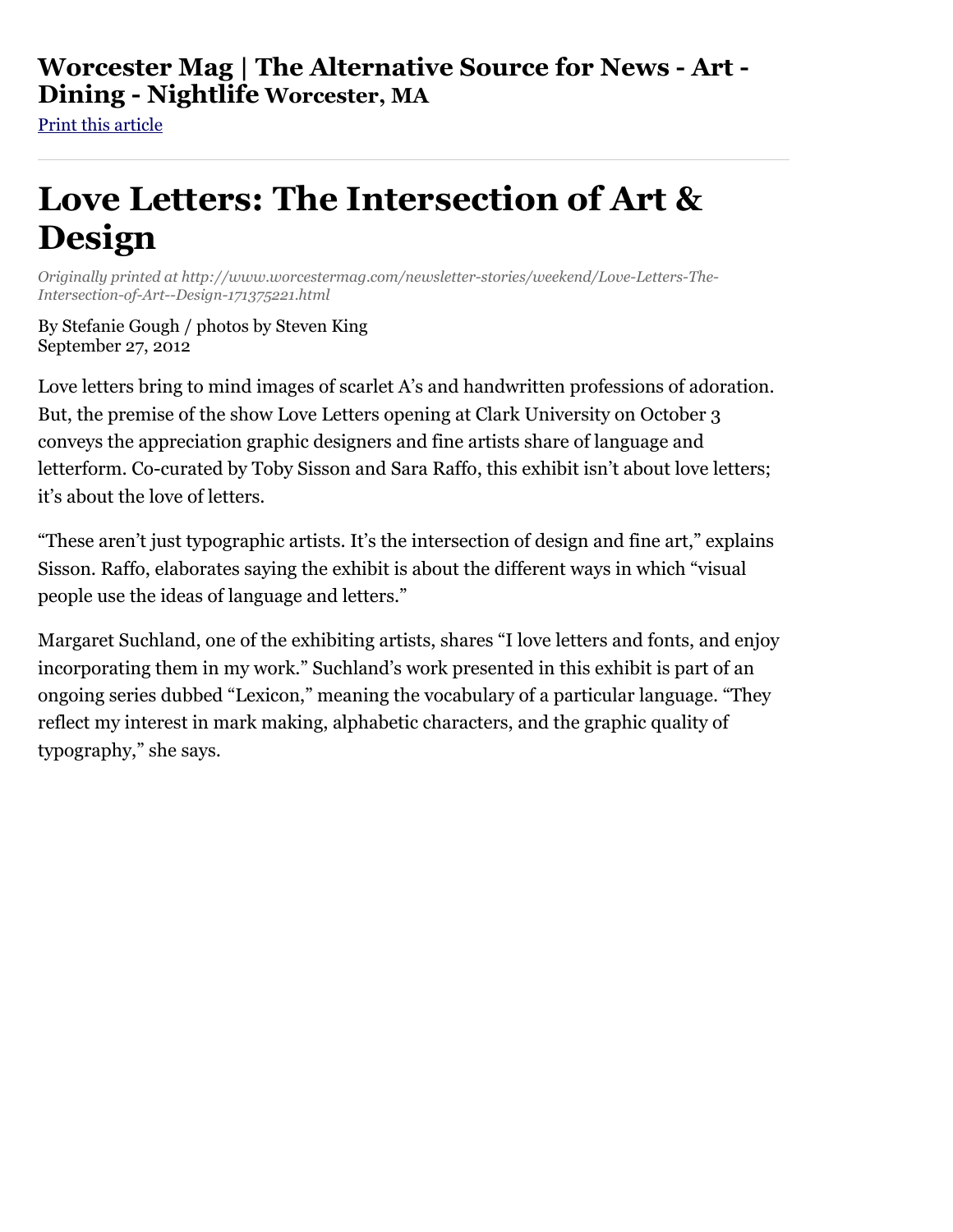

Juliana Spahr, one of the interns working on the exhibit, along with Nicholas Hancock, says there's a sublety about the work presented. "A recurring theme that I keep finding in the artists' work is that good typography you don't see, and bad typography you really see." Spahr also says the exhibit "opens students up to the idea that type isn't something you just use to text people with."

Sisson says the lure to participate in an academic gallery is "to create something challenging, and not necessarily commercially viable." She says while many graphic designers are not typically acknowledged for their work in products such as business logos, "this is an opportunity for them to show their creative work."

One such artist, Jessica Green, channels

her creativity in typography through her experience with the human form. "When I draw letters, I find I employ a lot of the same shapes and curves that I learned drawing the human figure." A video "Side of a Waist" will feature Green talking about the relationship during the show.

The exhibit encompasses a wide array of methods and materials. Video animation, digital design, ceramic sculpture, and drawings are only some of the mediums that will be on display. "Any way you can think of words, letters, typeface, shape, form, anything, we tried to include it in the show," says Spahr.

A multiplicity of typographic forms will be accompanied by a poetry slam put on by four Clark University students with short performances inspired by the artwork. Raffo says it's fitting "because poetry is a great example of language existing in a space, just as typography can [be]. Certain parts can be more focused and communicate a particular message, and other parts are more abstract and playful. Poetry is typography's perfect counterpoint."

Love Letters is a show for both the community and students. "This exhibition is basically a place for the community to learn visual culture, and a place for students to learn about their role in making visual culture," Sisson relates.